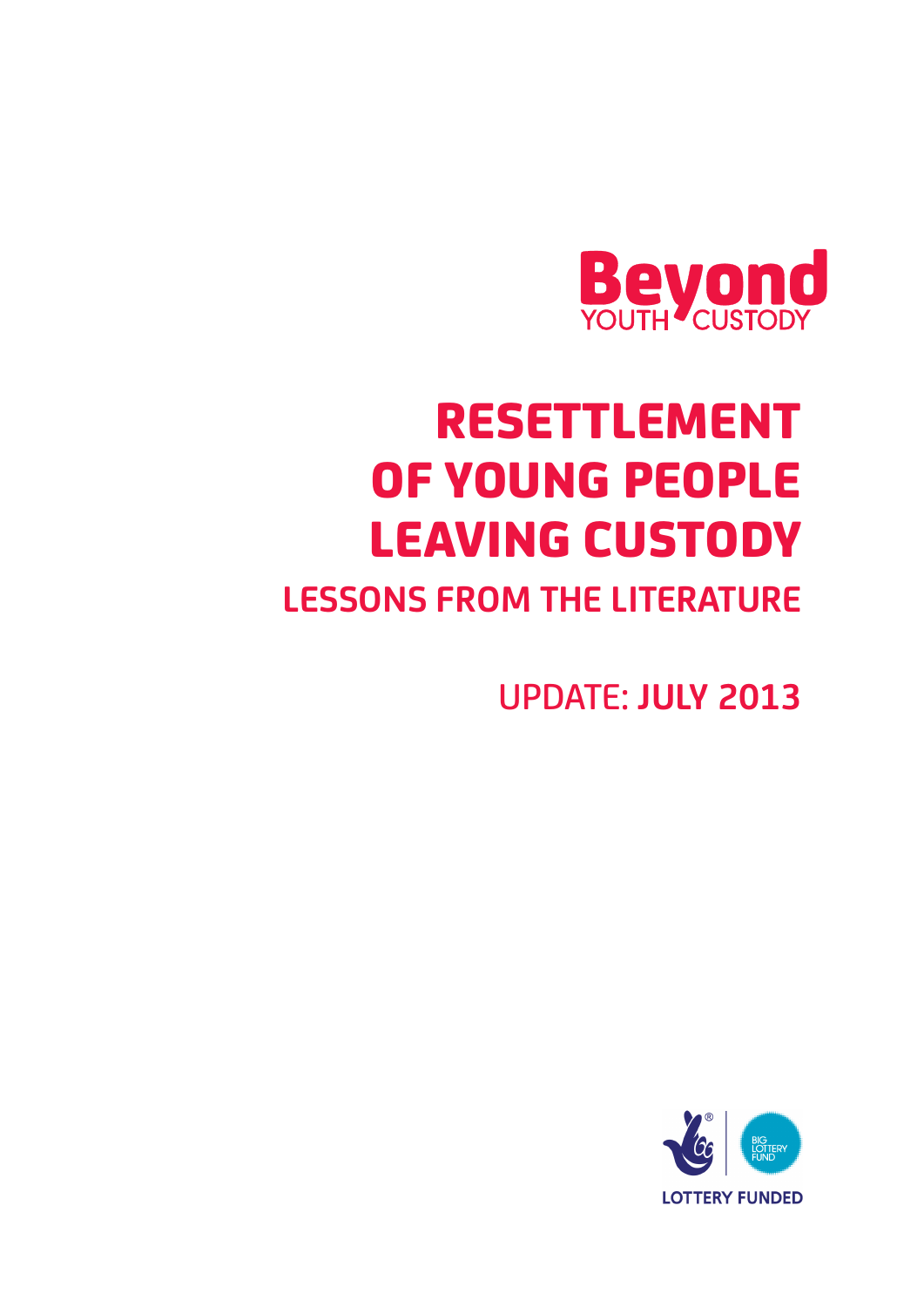#### **Introduction**

In April 2013, Beyond Youth Custody published an extensive review of the literature on the resettlement of young people from custody (Bateman et al, 2013a). New publications are constantly added to the literature, so that the shape of the evidence base is changed incrementally over time. The current paper accordingly aims to supplement the review by providing an overview of the relevant literature in the period since it was published. It is the first in a series of quarterly updates intended to ensure that those working in the field of resettlement have access to the latest available lessons from research.

#### **Continued falls in custody**

The literature review noted that following a rapid rise in the use of custody for young people from the early 1990s onwards, there had more recently been a substantial decline. For children below the age of 18, the population of the secure estate in December 2012 stood at 1,372 - 49% below that in the equivalent month in 2008. In the interim period, there have been further reductions: by March 2013, the number of children had fallen to 1,290 (Ministry of Justice, 2013a).

The review indicated that while the number of young adults in prison had fallen, the extent of the decline was much less pronounced (at 16% between 2008 and 2012) than for those under the age of 18. Distinct figures for young adult prisoners are not published with the same regularity as those for the secure estate for children and young people, and there are no new data in this regard. Custody for adults in general has been falling slowly: in July 2013, the adult population was almost 3% lower than a year previously. During the first half of the current year, however, it has remained broadly stable (Howard League, 2013a).

Such continued falls in the number of young people detained within custodial institutions are obviously welcome but also have implications for resettlement services since the residual incarcerated population is likely to have a more entrenched pattern of offending behaviour and to have a higher concentration of problems (Bateman et al, 2013a). Two reports, published in July 2013, on Feltham Young Offender Institution (YOI) provide some indication of the extent of the difficulties involved in looking after young people in a custodial environment (HM Inspectorate of Prisons, 2013a; 2013b). The YOI is divided into two: Feltham A holds children below the age of 18, whilst Feltham B accommodates young adults. Separate inspections were conducted of both establishments and the results might be thought to provide an indication of the challenges of providing for a declining custodial population.

Both reports indicate that Feltham is an institution that suffers from high levels of violence. The children detained in Feltham A were characterised as being among the most difficult to manage safely in the entire youth custodial estate and many reported that they were frightened and 'had little confidence in staff keeping them safe' (HM Inspectorate of Prisons, 2013a: 5). Such an unsafe environment is not conducive to the delivery of effective resettlement and this contextual difficulty was compounded by the fact that many children did not know who to go to for assistance with practical resettlement needs. The 'enhanced' resettlement provision in the Heron Unit, which had provided support with accessing education and accommodation on release (see Bateman et al, 2013a) had been 'promising' at the time of the last inspection but, with the ending of dedicated funding, 'the loss of the resettlement brokers was a real setback and seemed at odds with the government's wider efforts to give greater priority to rehabilitation' (HM Inspectorate of Prisons, 2013a: 6). Just 30% of children responding to the survey informing the inspection reported that they had a sentence plan or remand plan in place.

The inspection report of Feltham B is described as 'one of the most concerning [the Inspectorate] has published recently' with the outcomes for young adults 'insufficient or poor' (HM Inspectorate of Prisons, 2013b: 5). It was clear that provision had deteriorated considerably and, in terms of resettlement, there was a significant gap between planning and delivery. In particular, 'coordinated pre-release planning had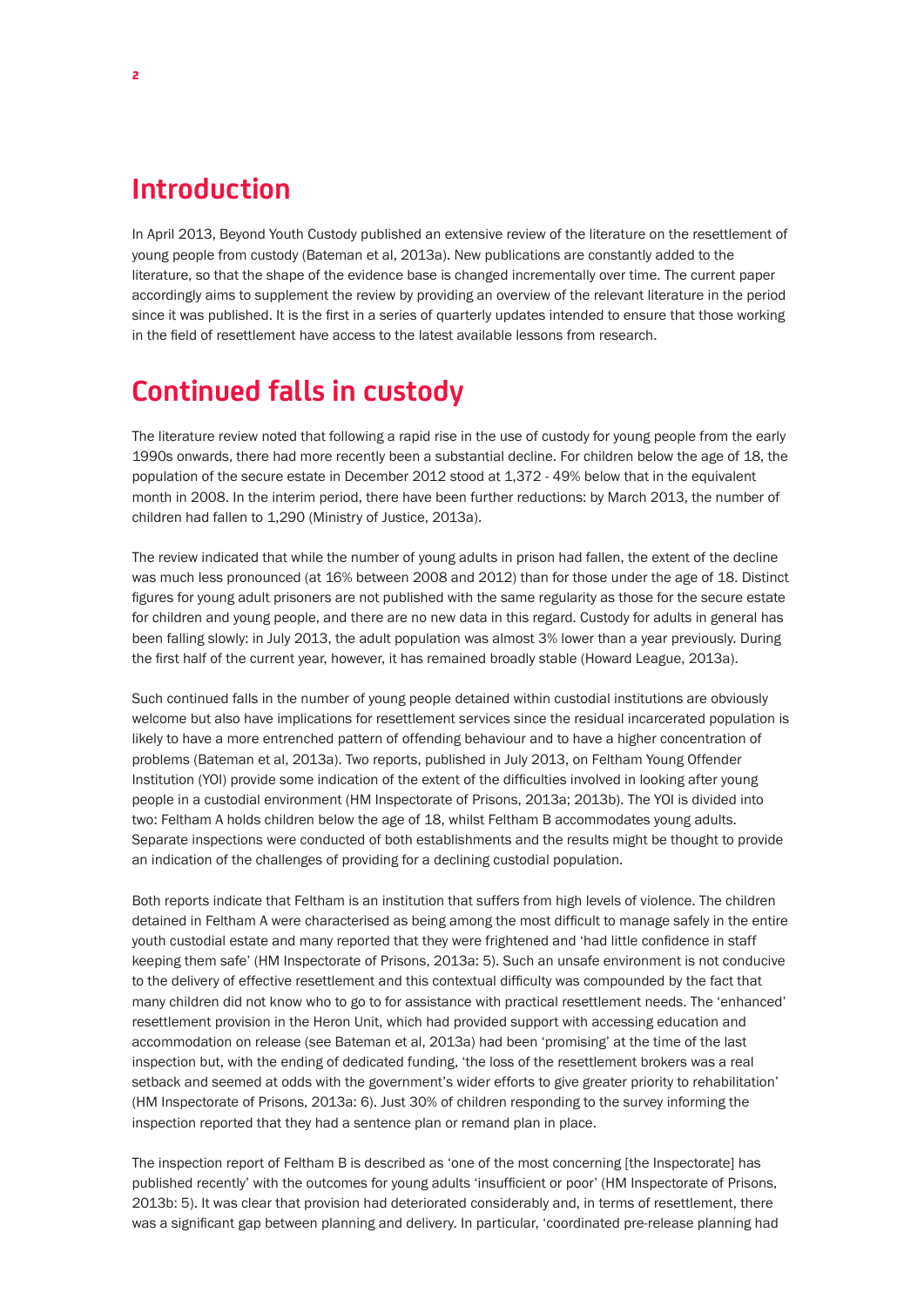ceased' (HM Inspectorate of Prisons, 2013a: 6). Of the 26 recommendations made at the time of the last inspection in relation to resettlement, just 10 had been fully implemented.

#### **Proposed changes to the custodial estate**

The fall in numbers inevitably impacts upon the Youth Justice Board's commissioning strategy and the Board has announced that it will reduce under-18 male capacity at Hindley YOI by 192 and at Wetherby YOI by 180 (Hill, 2013). The two establishments will remain open, however, but with a reduced capacity.

The decline in the custodial population has been particularly marked in the case of girls. In May 2013, there were just 50 females below the age of 18 held within the secure estate compared to 60 five months earlier (Ministry of Justice, 2013a). As a result of the reduction, the Youth Justice Board intends to withdraw totally from the three dedicated YOIs that cater specifically for 17-year-old girls: the Josephine Butler Unit at HMP Downview; the Mary Carpenter Unit at HMP Eastwood Park; and the Rivendell Unit at New Hall. The three units provide custodial capacity for 41 girls in total, but as of April 2013, just eight girls were placed in them (Hill, 2013). The implication is that all females below the age of 18 will in future be accommodated outside the prison sector in secure training centres or secure children's homes which have, hitherto, provided for younger and more vulnerable girls. While this shift will no doubt be welcomed by many in the sector (see for instance, Lepper, 2013), it is likely that the average distance from home for the girl custodial population will rise as a consequence, exacerbating existing difficulties with resettlement for this group.

More generally, healthcare standards for children in the secure estate have been produced by the Royal College of Paediatrics and Child Health (2013). The standards, whose development has been funded by the Youth Justice Board, will apply to all children in custody aged 10-17. They adopt a pathway approach, following the young person's journey through the secure estate, and are intended to ensure that all service providers take account of the health needs of children with whom they work.

The standards will require that each young person is allocated a lead healthcare professional responsible for co-ordinating the necessary provision and ensuring the development of a comprehensive and holistic healthcare plan within 10 days of the child's admission to the secure setting. From a resettlement perspective, it is significant that the plan must take account of 'what happens to the young person both before and after their time in the secure setting as well as the time spent in the secure setting' (Royal College of Paediatrics and Child Health, 2013: paragraph 2.2.4). The lead healthcare professional will be tasked with reviewing the child's healthcare plan prior to release, leading to the agreement of a healthcare transition plan developed in conjunction with the child and, where possible, his or her parents. The transitional arrangements are intended to ensure continuity of care into the community and throughout the resettlement period and they are required to clarify the roles of different agencies involved in any subsequent health related provision to the child.

The overall shape of the secure estate for children and young people within which health standards will be implemented is currently subject to consultation, following the publication by the Ministry of Justice of a Green Paper on future strategy for custodial provision for children (Ministry of Justice, 2013b). The paper recognises that the reoffending outcomes for children in prison have been poor and that 'many young people sentenced to custody have poor records of educational engagement and attainment, and low levels of basic skills' (Ministry of Justice, 2013: 10). It adds that there is 'insufficient join-up between education services and systems both within custody and between custody and community' (Ministry of Justice, 2013: 14).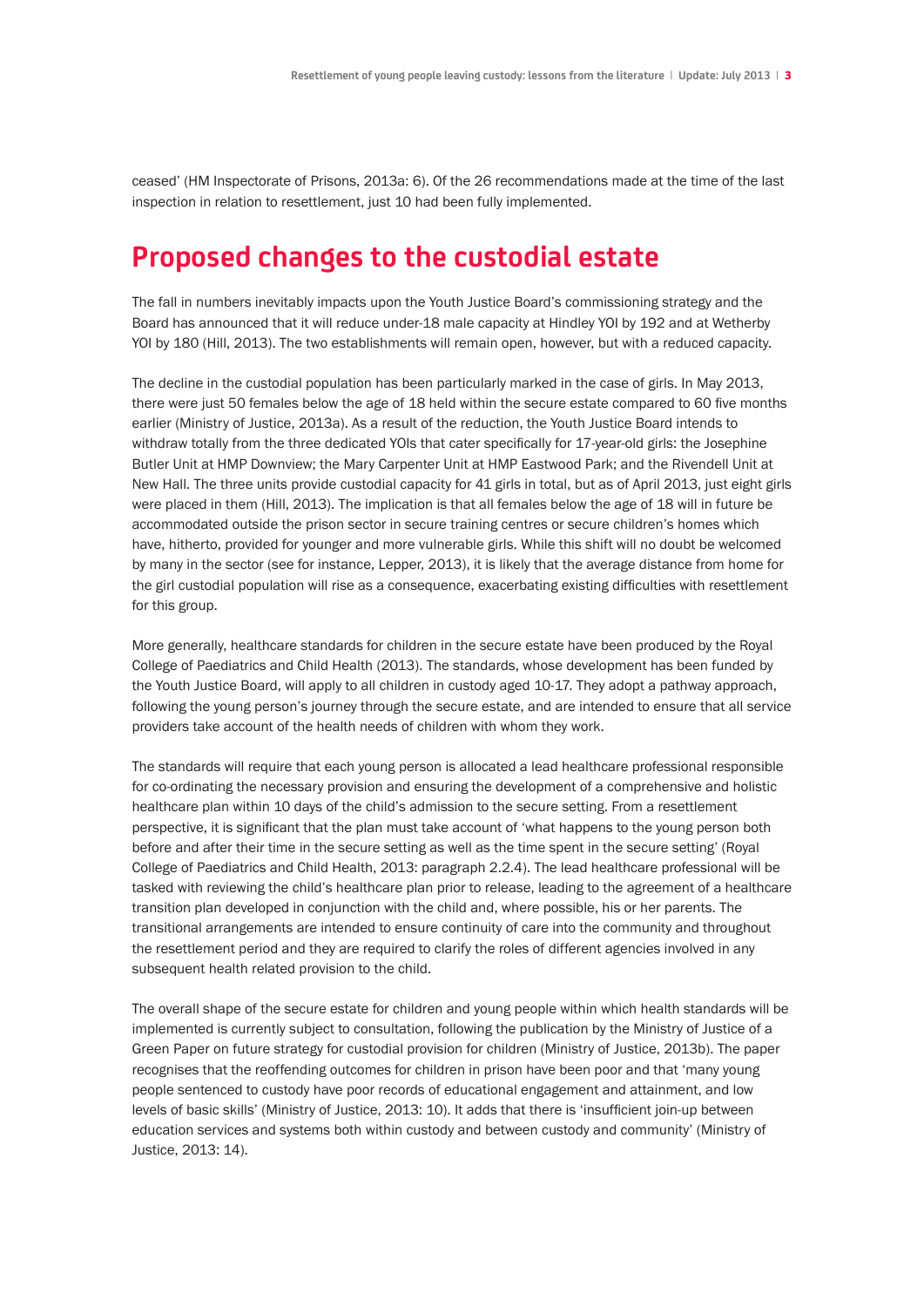The government accordingly considers that education should be put 'at the heart' of youth detention and invited respondents to the consultation to submit proposals as to how that might best be achieved 'in a way that is affordable within the context of the Ministry of Justice's commitment to deliver annual savings of over £2 billion by 2014/15' (Ministry of Justice, 2013b: 15). Moreover, the paper recognises the importance of resettlement in this reformed context by emphasising that what happens in the envisaged 'secure colleges' should be '…more effectively linked to what is happening in the community, and in particular that we think again about the transition from custody to everyday life' (Ministry of Justice, 2013b: 5).

The government is currently considering responses to the consultation, but it is clear that the configuration of the secure estate, to which resettlement providers relate, may be subject to significant change and that custodial (and by implication resettlement) provision may be expected to operate with fewer allocated resources.

The proposals raise the question of how secure colleges would operate to locate educational difficulties within the broader social context of disadvantage to which many children in custody are subject (Hazel and Bateman, 2013). Concerns have also been aired that the potential payment by results mechanisms, to deliver savings, might lead to a reduction in the provision of resettlement services, potentially undermining the flexibility and commitment required from a range of agencies to realise an evidence based approach to resettlement (see for instance, Standing Committee for Youth Justice, 2013; Hazel and Bateman, 2013).

As regards the adult estate, Chris Grayling, Justice Secretary, has announced the creation of a network of 70 'resettlement prisons' (Ministry of Justice, 2013c). The intention is that each establishment within the network will be aligned with one of the 21 proposed contract package areas. These areas provide the structure for the tendering out of community based rehabilitation services, and the commissioning process will require that the same providers provide resettlement services within prison and outside of it.

The proposal is designed to increase the proportion of adult prisoners held in institutions close to their home area so that 'frontline staff outside prison can begin laying the groundwork and building links with the offender at the earliest opportunity', and to facilitate the establishment of 'a genuine nationwide network of "through the gate" supervision and support for all offenders' (Ministry of Justice, 2013b). Some resettlement providers have welcomed the potential of the proposals to put 'communities at the heart of the criminal justice system' (Nacro, 2013). The Howard League for Penal Reform, however, has argued that distance from home is largely a result of prison overcrowding rather than an administrative failure and that the promise of effective resettlement may be unfulfilled unless numbers of prisoners decline significantly (Howard League, 2013b).

### **Research findings**

Recent research published by the Youth Justice Board confirms that the population of the secure estate for children and young people is an extremely vulnerable one. It also indicates that levels of vulnerability differ between types of institution: children detained in secure children's homes have considerably greater levels of welfare need than their peers in YOIs. One third of the total population of the secure estate was recorded as having special educational needs, but the figure for those placed in secure children's homes was considerably higher, at 43%, than that in secure training centres (38%), or YOIs (28%). Similarly, while youth offending team records indicated that almost one fifth of the overall child prisoner population was at risk of self-harm and/or suicide, risk was more prevalent in secure training centres (26%) and secure children's homes (25%) than prison service establishments (Gyateng et al, 2013). Such findings reinforce the challenges to effective resettlement within a youth justice context, but also highlight the necessity of additional support and resources for those not in YOIs.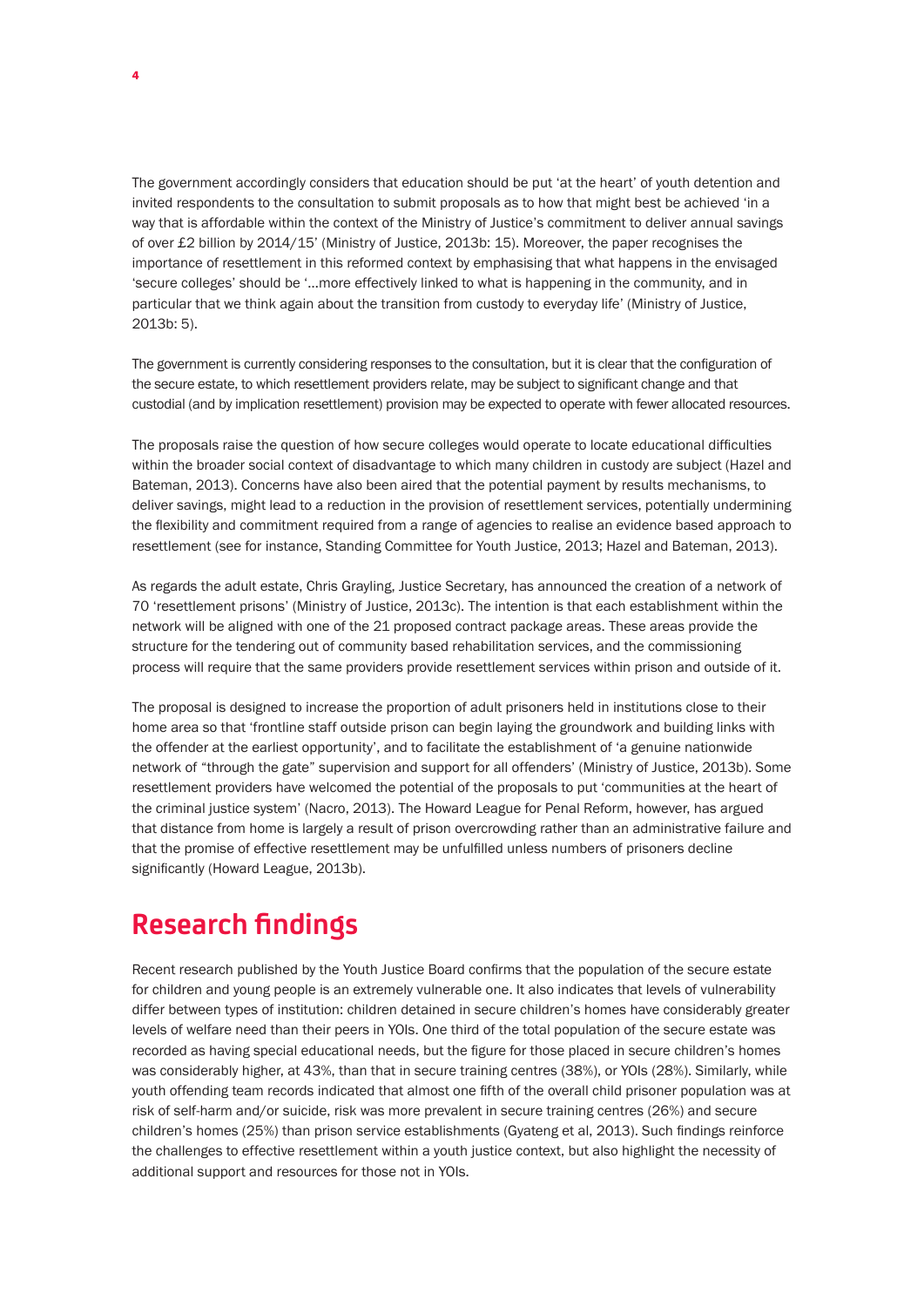Focusing specifically on resettlement issues, the research also found that fewer than half (45%) of children who reported that they would need help with accommodation on release had received it. Moreover, maintaining relationships with family and friends was undermined by the fact that almost one in three had encountered difficulties with receiving or sending letters and just over a quarter had experienced problems with accessing telephones. At least half of custodial staff interviewed for the study pointed to a lack of sufficient communication between the secure estate and professionals delivering services in the community. Many interviewees reported that it was rare for interventions started in custodial institutions to continue on release: as one put it, 'transition is a weak link'. One proposed solution was the development of a link worker role with a particular responsibility to ensure continuity of provision over the transition period (Gyateng et al, 2013: 63). The research also notes that children serving short sentences experience particular difficulties with resettlement since existing service delivery is disrupted by deprivation of liberty but there is frequently insufficient time to establish appropriate provision within custody and plan adequately for release (Gyateng et al, 2013).

One of the gaps in the evidence base, identified in the Beyond Youth Custody literature review, was a lack of research on the resettlement needs of girls and young women (Bateman et al, 2013a). A small-scale qualitative study of 17 year-old girls in a YOI makes a contribution towards bridging that gap (Bateman et al, 2013b). The research was not comparative, so does not flesh out differences in resettlement processes for girls and boys, but does nonetheless throw some light on the approach required for effective work with the latter group.

Girls interviewed for the research expressed a clear view that resettlement services – in custody or in the community – needed to respond to service users' definition of the problem if they were to be effective. Engagement was more likely where services were interesting or enjoyable in their own right, offered emotional or practical support, addressed problems identified by the girls themselves, or were in some manner perceived by them as relevant to their future prospects. Relationships with staff were regarded as vitally important and girls tended to distinguish between professionals who they thought cared about them and those that they believed did not. Workers within the former category were distinguished by the fact that they exhibited 'compassion', which was in turn demonstrated, at least in part, by putting in place interventions for the girls' future at an early stage that were consistent with their self-defined needs and interests, since this was interpreted as evidence that staff were concerned about what happened to them on release and beyond.

At the same time, there were marked differences within the sample as to how the girls saw their prospects of successful rehabilitation and their own capacity to influence whether they desisted from offending or not. 'Perspectives ranged from resigned fatalism to an enthusiastic self-belief' (Bateman et al, 2013b: 8) In the broader context of the desistance literature, the authors suggest that such subjective differences are likely to be reflected in how girls respond to the challenges they face and the extent to which they will take advantages of the opportunities they are offered by the resettlement process. Girls were more likely to have the sense of self-efficacy or 'agency' (namely, the capacity to take control of their own lives) required to enhance the prospects of desistance where clear resettlement plans, which they had participated in developing, were in place and where they considered that staff to whom they were allocated cared about their well-being (Bateman et al, 2013b).

The report recommends, amongst other things, a greater use of release on temporary licence as one mechanism for facilitating effective resettlement provision. A paper at this year's British Society of Criminology conference similarly highlighted the importance of this mechanism and raises the question of how resettlement providers might 'unblock' release on temporary licence in a risk-averse climate, particularly where the large majority of young people are placed a considerable distance from their home communities (Hazel and Bateman, 2013).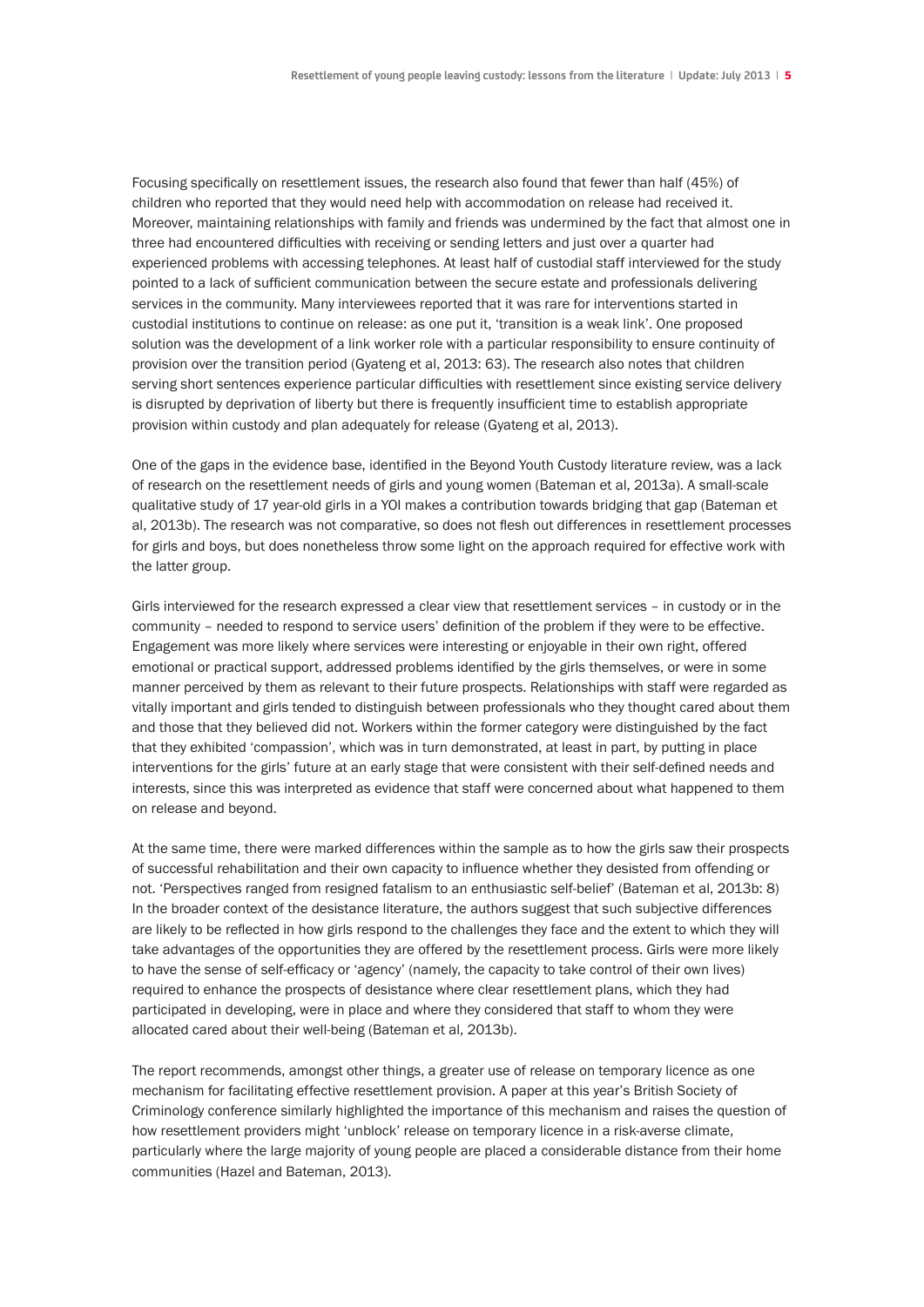#### **References**

Bateman T, Hazel N and Wright S (2013a) *Resettlement of Young People Leaving Custody: Lessons from the literature* London: Beyond Youth Custody

Bateman, T, Melrose M and Brodie I (2013b) *'Nothing's Really That Hard: You Can Do It' – Agency and Fatalism: The resettlement needs of girls* Luton: University of Bedfordshire

Gyateng T, Moretti A, May T and Turnbull P (2013) *Young People and the Secure Estate: Needs and interventions* London: Youth Justice Board

Hazel N and Bateman T (2013) 'Resettlement after prisons: what the government needs to know for the new youth custody Bill' Paper presented to the British Society of Criminology conference, Wolverhampton, July 2013

Howard League for Penal Reform (2013a) *Week by Week Prison Population Breakdown* London: Howard League for Penal Reform, available at: http://www.howardleague.org/weekly-prison-watch/

Howard League (2013b) 'Howard League reaction to resettlement prisons' Press release 4 July 2013, London: Howard League

Her Majesty's Inspectorate of Prisons (2013a) *Report on an Unannounced Inspection of HMP/YOI Feltham (Feltham A - children and young people)* London: HMIP

Her Majesty's Inspectorate of Prisons (2013b) *Report on an Unannounced Full Follow-up Inspection of HMP/YOI Feltham (Feltham B – young adults)* London: HMIP

Hill R (2013) 'Reductions in custody commissioning' in *Youth Justice Board Bulletin: Secure estate* Issue 83 London: Youth Justice Board

Lepper J (2013) 'Campaigners back closure of all-girl YOIs' in *Children and Young People Now,* 4 July 2013

Ministry of Justice (2013a) *Monthly Data and Analysis Custody Report - May 2013* London: Ministry of **Justice** 

Ministry of Justice (2013b) *Transforming Youth Custody: Putting education at the heart of detention* London: The Stationery Office

Ministry of Justice (2013c) '70 resettlement prisons announced for England and Wales' Press release 4 July 2013, London: Ministry of Justice

Nacro (2013) 'Nacro calls for communities to be at the heart of the criminal justice system' Press release 4 July 2013, London: Nacro

Royal College of Paediatrics and Child Health (2013) *Healthcare Standards for Children and Young People in Secure Settings* London: Royal College of Paediatrics and Child Health

Standing Committee for Youth Justice (2013) *SCYJ Response to the Transforming Youth Custody Consultation - April 2013* London: Standing Committee for Youth Justice